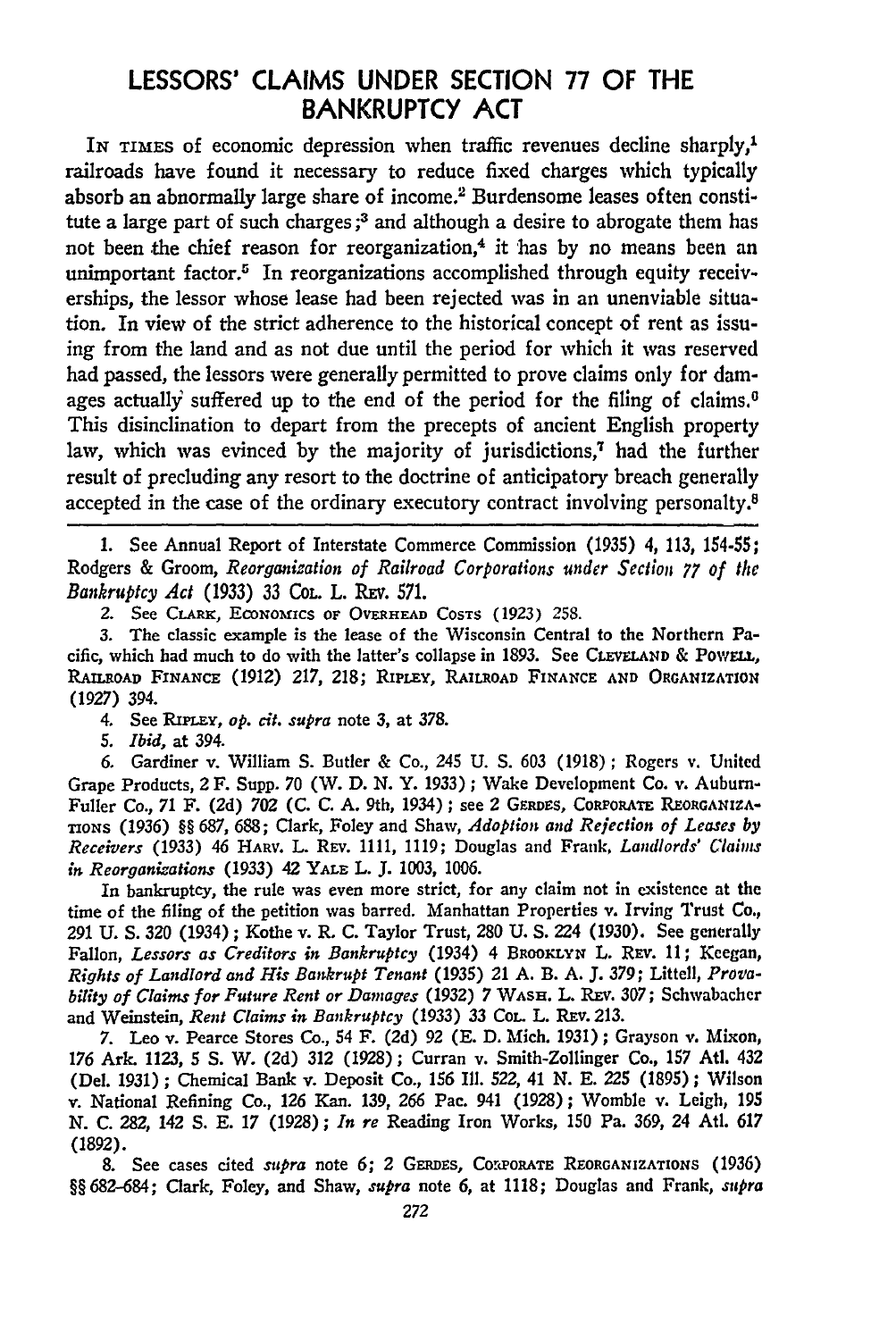Moreover, under the common law rule in force in many states, re-entry by the lessor at once terminated the lessee's liability for subsequently accruing rent,<sup>9</sup> so that any further rights of the former were of necessity predicated upon whatever covenants of indemnity the lease might contain. These factors were responsible for the development of various types of covenants dealing with indemnity and liquidated damages.<sup>10</sup> But few covenants were successful in enlarging the field of provability,<sup>11</sup> and the lessor's attempt to prove a claim for future rent under a broken lease was doomed to failure in the great majority of cases.

To remedy many of the abuses inherent in railroad reorganization under equity receivership procedure, Section 77 was enacted in 1933<sup>12</sup> and comprehensively amended in **1935.13** The amended act affects lessors' rights in two important particulars. First, the definition of the term "creditor" includes the holder of a claim under an unexpired lease; and second, in the event of the rejection of such a lease the amount of the claim is to be determined "in accordance with principles obtaining in equity proceedings."<sup>14</sup> A recent decision in the New Haven reorganization is the first to undertake the interpretation of these statutory provisions.<sup>15</sup>

The plaintiff had leased its trolley properties in 1906 to the New York, New Haven and Hartford Railroad Co. for a term of 999 years at a stipulated rental. In **1935,** the New Haven **filed** a petition for reorganization under Section 77 and its trustees subsequently rejected the lease. The lessor company filed a claim for damages. computed as the difference between the re-

note **6.** at **1006.** The same rule applied in bankruptcy. Central Trust Co. v. Chicago Auditorium Ass'n, 240 **U. S. 581 (1916).**

**9.** See McCormick, *Rights of the Landlord itpon Abandonincnt of the Prcinises by the Tenant* (1925) 23 Mich. L. REv. 211; Schnebly, Operative Facts in Surrenders **(1927)** 22 ILT.L. .Ev. **117.**

**10.** See **2 GERDaS,** CORPORATE REORGANIZATIONS §§ **6S5-687;** Clark, Foley and Shaw, *supra* note 6, at 1120-1122.

11. Manhattan Properties v. Irving Trust Co., **291** U. S. **320** (1934) **;** *In re* Shaffer, 124 **Fed.** 111 (D. C. Mass. 1903); *In re* Cushman, **3** F. **(2d)** 449 (S. **D.** N. Y. 1924); *In re* Van Fleet, 4 **F.** Supp. 332 (V. **D.** Pa. 1933) **;** Cotting v. Harper, Lewis & Co., 220 **Mass. 273, 107 N. E.** 931 **(1915);** 884 West End Ave. Corp. v. Pearlman, 234 **X.** Y. **589. 138 N. E.** 458 **(1922).** *Contra:* Wm. Filene's Suns Co. v. Wed. 245 **U. S. 597 (1918);** Gardiner v. William **S.** Butler & Co., 245 **U. S. 603 (1918);** Irving Trust Co. v. Perry, **293 U. S. 307** (1934).

12. 47 **STAT.** 1474 **(1933).**

**13.** 49 **STAT. 911 (1935),** as amended 49 **STAT. 1969, 11 U. S. C.** § **205** (Supp. 1936).

14. 49 STAT. 914 **(1935), 11 U. S. C.** § 205 (to) (Supp. **1936).** The statute reads: "In case an executory contract or unexpired lease of property shall be rejected, or shall not have been adopted by a trustee **. . .** any pierson injured **by** such n,,n-ad-pti,,n or rejection shall . . . be deemed to be a creditor of the debtor to **the** extent of the actual damage or injury determined in accordance with principles obtaining in equity proceedings.'

**15.** Matter of New York, N. H. & H. R. **R.:** Claims of Connecticut Ry. & Lighting Co., **U. S.** Dist. Ct. Conn., Sept. **1, 1937.**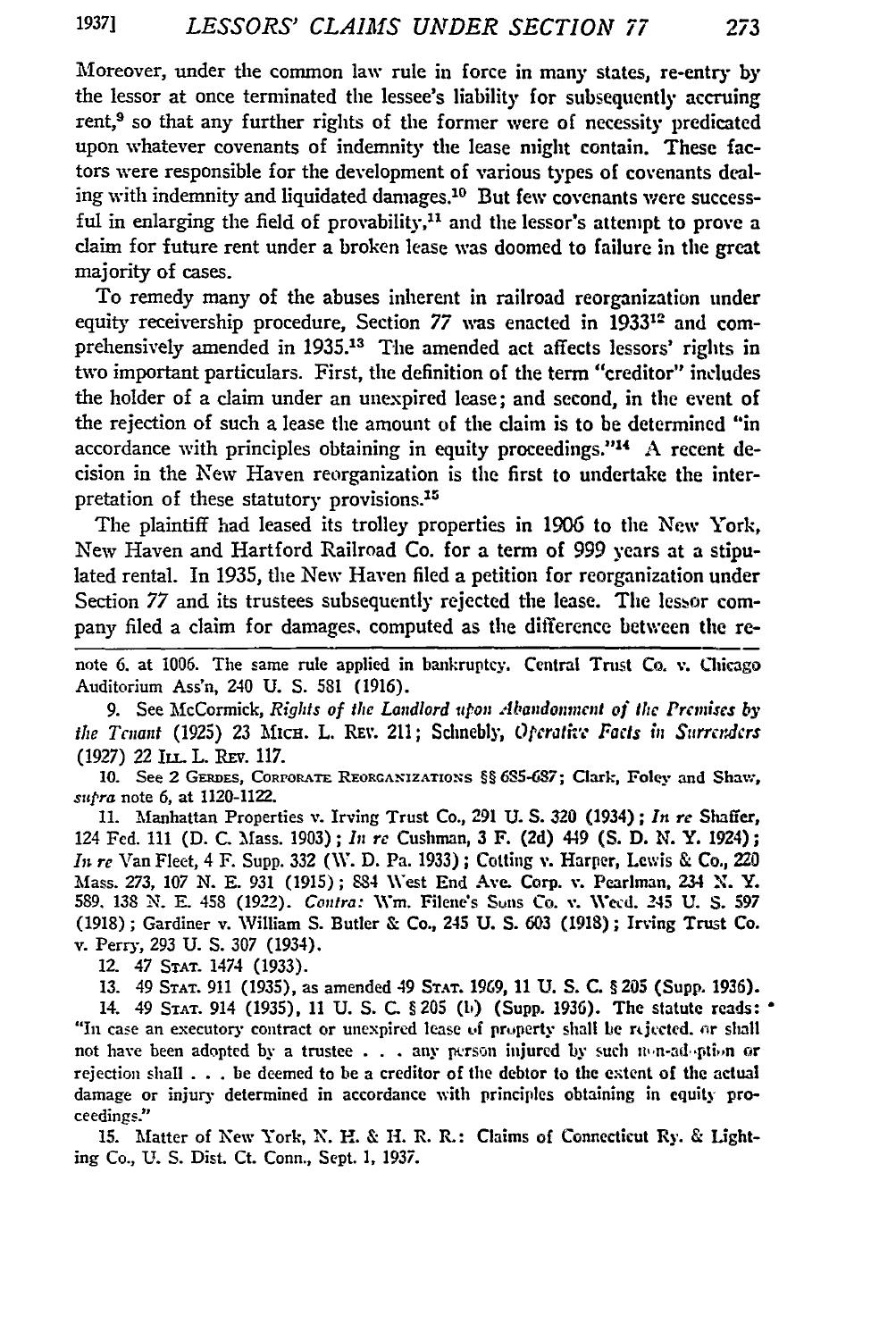served rental discounted to present value and the use value of the property for the period of the lease. The court, one year after the period for filing claims had elapsed, refused this request but granted damages to the date of the hearing. In arriving at this conclusion, the court confessed its inability to find any clue to the Congressional intent behind the direction to determine the extent of the claim in "accordance with principles obtaining in equity proceedings," since questions relating to damages are not peculiarly within the field of equity and since there seemed to be no body of precedents to which the words could refer. However, arguing by analogy to the corresponding passages in Sections **6316** and 77B17 which impose limitations of one and three years respectively on the amount of future ient provable, the court inferred that some limitation was intended. It accordingly construed the words "actual damage" in the statute<sup>18</sup> to mean "accrued damage," thus precluding any possibility of proving claims for future rent. The granting of damages computed to the date of the hearing was justified on the ground that since the statute rigidly precluded future damages, equitable treatment necessitated the consideration of all claims which did not fall within the statute's bar.

But there are several factors indicating that the words "actual damage" were not intended to be given so narrow a meaning. In the first place, the fact that categorical limitations upon future rent claims were included in Sections 63 and 77B, and not in Section 77, is as indicative of an intent to allow claims in full as of an intent to place some limitation upon them. Furthermore, although none of the preliminary drafts contained specific statements that future rent claims were to be allowed in full, they contained definite indications that this was the intent of the sponsors. By providing that an assignment of future rent claims shall be considered in determining the amount of damages allowed, the original draft of the bill seems to indicate that unassigned claims were to be provable in  $full<sup>19</sup>$ . Although this reference to future rent claims was omitted from the committee print of the bill, the latter contained language well calculated to admit of the allowance of claims in full, for the amount of the claim was to be "the extent of the damage or injury."<sup>20</sup> To these words the final draft added the word "actual" and the

17. 48 **STAT.** 915, 11 U. S. C. § 207 (b) (1934).

18. 49 **STAT.** 914 (1935), 11 U. S. C. § 205(b) (Supp. 1936). **See** note 14, *supra.* **19. REPORT OF THE FEDERAL COORDINATOR** OF TRANSPORTATION, H. R. Doc. No. 89, 74th Cong., 1st Sess. (1935) 231. The draft read: ". **.** . any **person** injured **. . .** shall . . . be deemed to be a creditor to the extent of such damage or injury, provided that the judge shall consider the circumstances of an assignment of future rent claims **. . .** in determining the amount of damages allowed an assignee **... "**

*20. Hearings before the Committee of the Jidiciary on H. R. 6249,* 74th Cong., 1st Sess. (1935) *3.* Deletion of the reference to the assignment of future rent claims undoubtedly indicates a realization that that is a problem peculiar to ordinary corporate reorganization rather than any intent to limit the provability of claims. See note 44, *infra.*

<sup>16. 48</sup> **STAT.** 924, 11 **U.** S. **C.** § **103** (a) (7) (1934).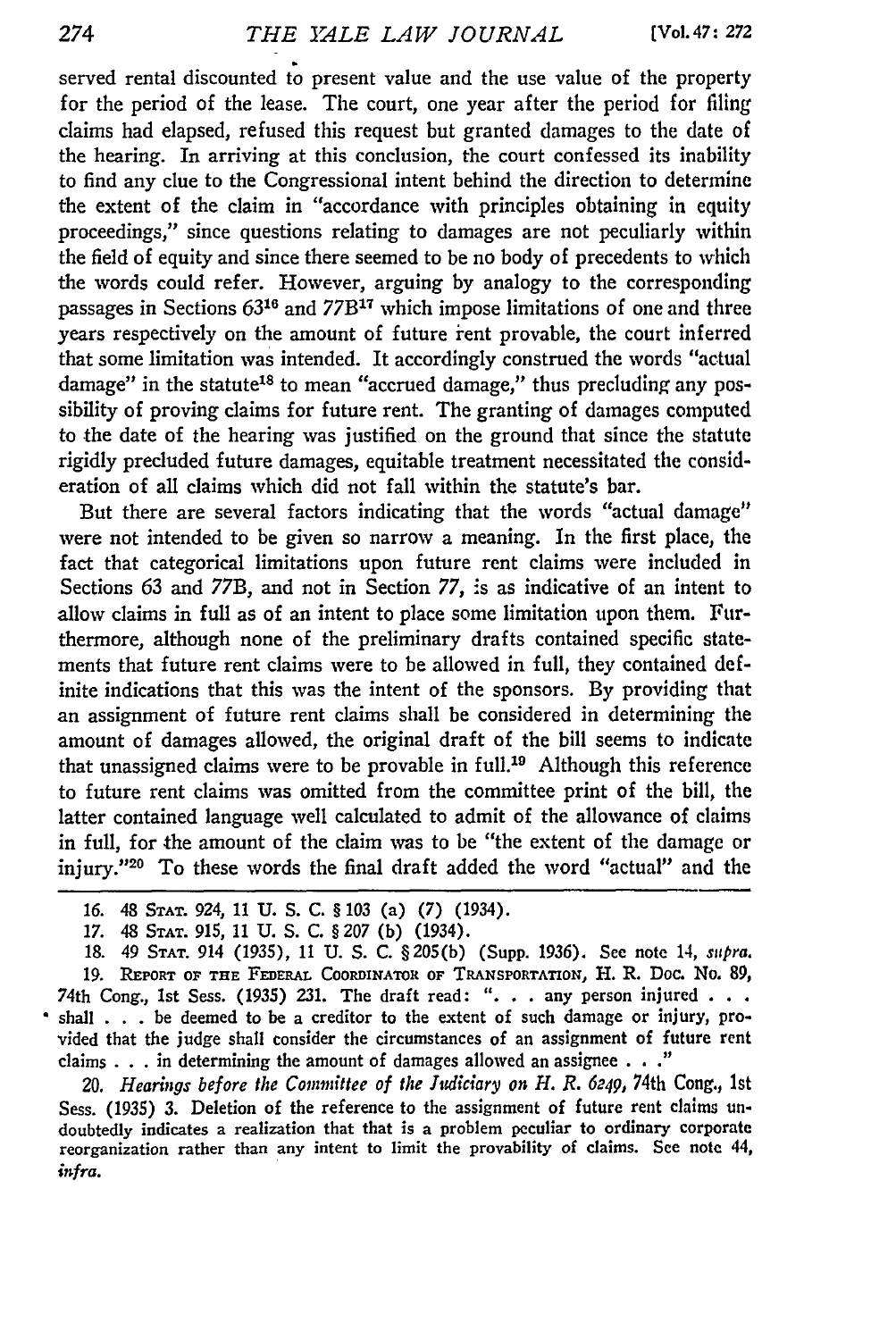phrase "determined in accordance with principles obtaining in equity proceedings;" but neither in the testimony before the Judiciary Committee,<sup>21</sup> nor in the reports of the bill to Congress,<sup>22</sup> nor in the discussion on the floor<sup>23</sup> is there any indication why the addition was made. **If,** as seems **likely,** these words were added because of a desire to leave the final determination to the courts, $24$  the seemingly innocuous phrase has served its purpose, and no decision will be final until the Supreme Court has spoken.

The lessor's partial victory in the instant case appears to constitute a compromise between, rather than a compliance with, the several rules applying in equity receivership. Although the general rule was that no claim which came into existence after the expiration **of** the period set for filing claims **was** provable, $25$  the minority view was that claims which were sufficiently matured before any order of distribution was made had to be allowed.<sup>26</sup> And by computing damages to the date of the hearing, the court granted the lessor compensation for a period of six months after re-entry and repossession of the properties, events which in **some** jurisdictions terminate **all** liability on the lease.<sup>27</sup>

While the decision may make the best of a very ambiguous statute in connection with the question of provability, it leaves unsettled the status of the balance of the lessor's claim. Both in receivership and bankruptcy the unprovable portion of the lessor's claim was not discharged by the litigation.<sup>28</sup> In case of liquidation this fact was of little import since the termination of the proceeding left the lessee a corporate shell. But in reorganization one encountered the rule of the *Boyd* case.<sup>29</sup> that an unsecured creditor, even though his claim was barred **by** technical rules of provability, must be granted participation in any plan which grants participation to stockholders. **The** relevance of this rule to proceedings under Section 77 is a controversial question. It seems fairly clear that the doctrine applied in favor of a lessor who

21. *Id.,* at 13-330.

22. H. R. **REP.** No. **1283,** 74th Cong. **1st** Sess. (1935); **SF-;.** REP. No. **1336,** 74th Cong., *1st* Sess., Calendar No. 1388 (1935).

**23.** 79 Cong. Rec. 13293, 13764 (1935).

24. *Cf.* Friendly, Amendment of the Railroad Reorganization Act (1936) 36 CoL. L. **REv.** *27,* 50-52.

25. See note 6, *supra.*

26. Filene's Sons Co. v. Weed, 245 **U.** *S.* **597** (1918); **New** York SLc. & Trust Co. v. Lombard Ind. Co., 73 Fed. 537 (C. C. W. D. Mo. 18961; Pennsylvania Steel Co. v. New York City Ry., **198** Fed. 721 (C. C. A. 2d. 1912).

27. See note 9, *sufra*. The Supreme Court has recently decided that the provability of a claim under the corresponding provision of §77B is unaffected by a re-entry which, under the operative state law, terminated the leasehold. City Bank **Co.** v. Irving Trust Co., **29)** U. S. 433 **(1937).**

28. 42 **STar.** 354 **(192-),** 11 U. S. C. § 35 (1934): **People v.** Metrolrolitan Surety Co.. 205 **N.** Y. 135, **98 N.** E. 412 (1912) ; ste VA-trtF. **Il7axn -c\** (Gilbert's **ed.** 1937) *§* 533.

29. Northern Pacific Ry. v. Boyd. 228 U. S. 482 (1913).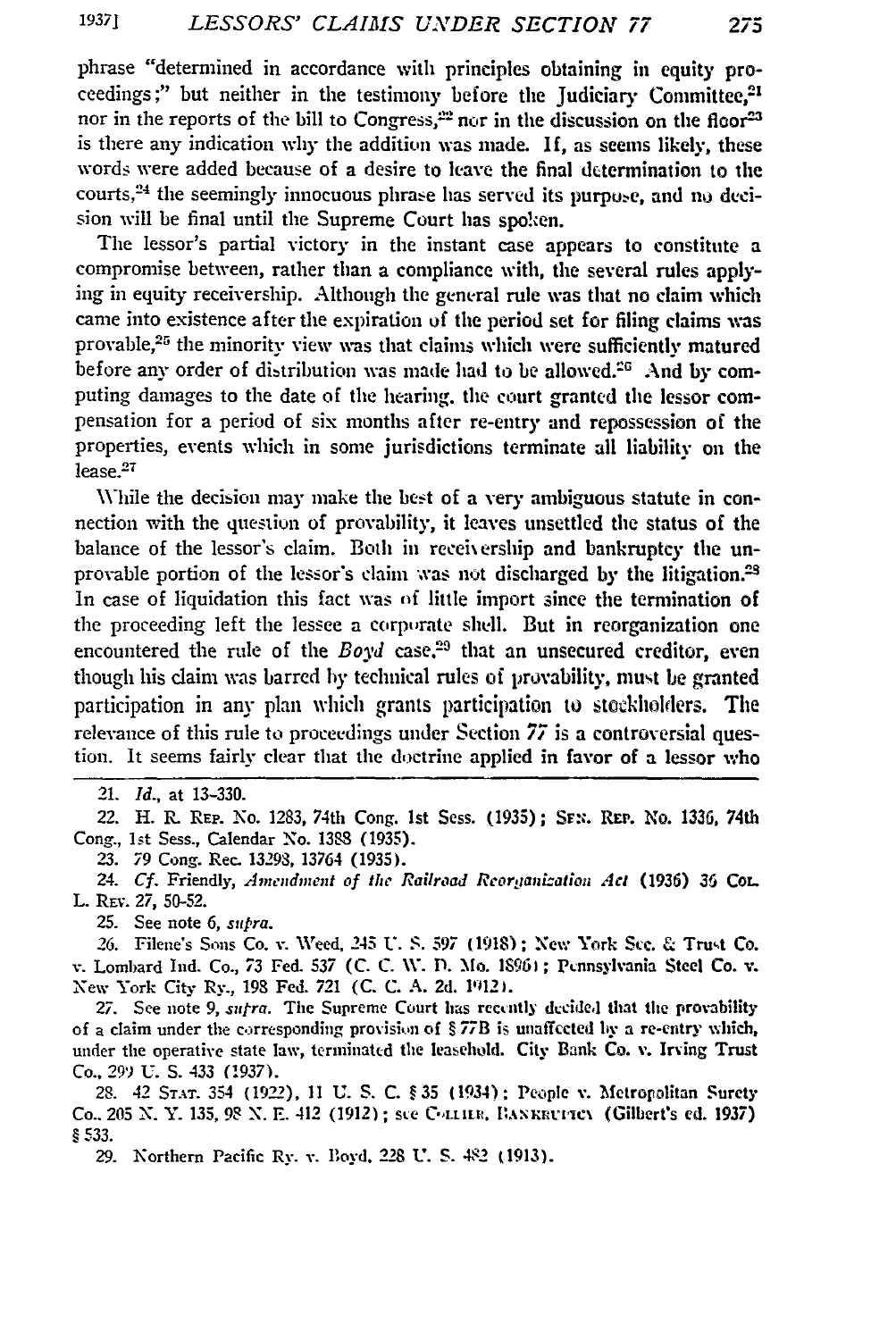had been left with an unprovable claim for rent in an equity receivership.<sup>80</sup> Furthermore, if the principle is applicable under Section **77,31** it would seem to apply in favor of lessors, for they are included within the statutory definition of creditors.<sup>32</sup> But the doctrine of the *Boyd* case was based on the premise that granting participation to stockholders without making any provision for undischarged claims was in effect a fraudulent transfer. Section 77(b) provides that the term "creditors" shall include all holders of claims of whatever character "whether or not such claims would otherwise constitute provable claims under this Act,"33 and Section  $77(f)$  provides that when a plan of reorganization has been confirmed, the property "shall be free and clear of all claims of the debtor, its stockholders and creditors," and the debtor "shall be discharged from its debts and liabilities."<sup>34</sup> It may thus be argued that the statute removes the right which the rule created, since there are no longer any undischarged claims upon which to base the doctrine. On the other hand, it is arguable that the requirements of Section 77(e), that the reorganization plan be "fair and equitable" and that it "conform to the requirements of the law of the land regarding participation of the various classes of stockholders,"35 are specific directions to apply the equitable principle of the *Boyd* case. But in view of the fact that the Supreme Court has recently held that the doctrine does not apply in favor of lessors under Section 77B,<sup>36</sup> where the pertinent provisions are not dissimilar, $37$  it seems unlikely that it will be held to apply in favor of lessors in Section 77. Furthermore, it is clear that if the rule of the *Boyd* case is held to apply, the decision in this case is practically meaningless, for lessor's claims will be wiped out only in those rare cases where stockholders do not participate in the reorganization.<sup>38</sup>

Whether or not the rule of the *Boyd* case applies, any answer to the problem of provability must depend in large part upon practical considerations. The lessor railroad whose lease has been rejected and whose property has been relet at a lower figure is naturally anxious to have its claim allowed in full, but several factors militate against this result. In the first place, the

34. 49 **STAT.** 920 (1935), 11 U. S. C. § 205 **(f)** (Supp. 1936).

35. 49 **STAT.** 918 (1935), as amended 49 **STAT.** 1969, 11 U. S. C. §205 **(e)** (1) (Supp. 1936).

**36.** Kuehner v. Irving Trust Co., 299 U. S. 445 (1937).

37. 48 **STAT.** 919, 11 U. S. C. § 207 (f) (1934).

38. The New Haven reorganization may be such a case. See (1937) 145 COMMERCIAL **AND FINANCIAL CHRONICLE** 1746.

**<sup>30.</sup> Hamer** v. New York Rys., 244 **U. S.** *266* **(1917);** Howard v. Maxwell Motor Co., Inc., 269 Fed. **292 (S. D. N.** Y. **1920);** see Douglas and Frank, supra note .6, at 1022.

**<sup>31.</sup>** The rule applied to a sale of corporate assets in bankruptcy proceedings. Kingston v. American Car and Foundry Co., **55** F. (2d) **132** (C. C. A. 8th, 1932), cerl. *den.,* 285 U. **S. 560** (1932) ; see Douglas and Frank, *.pra* note **6,** at **1013.**

<sup>32.</sup> See note 14, supra.

*<sup>33.</sup>* 49 **STAT.** 913 (1935), 11 U. S. C. § 205 (b) (Supp. 1936).